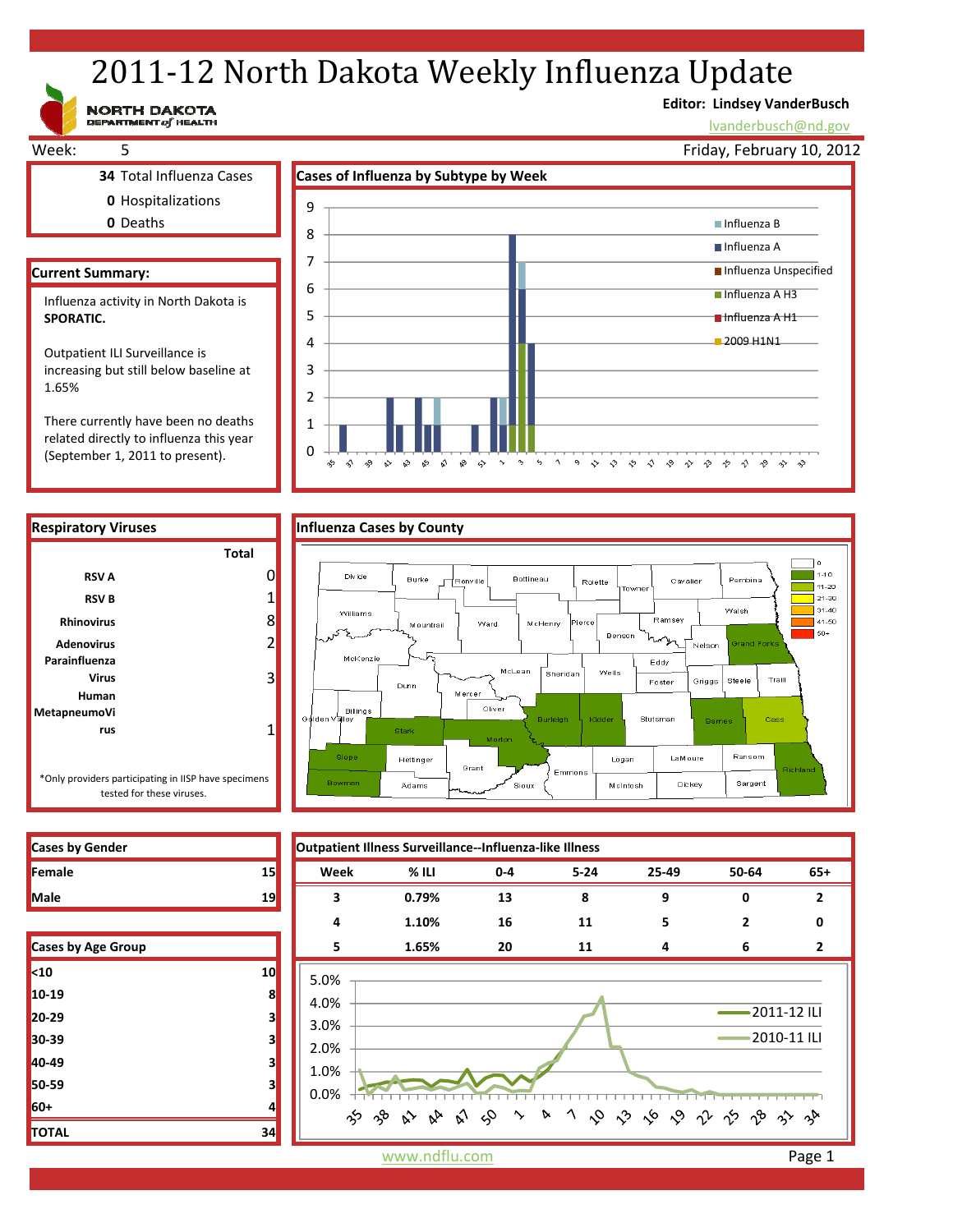# 2011-12 North Dakota Weekly Influenza Update

NORTH DAKOTA<br>DEPARTMENT of HEALTH





\*These data do not represent all laboratory results for influenza.



Friday, February 10, 2012

# **North Dakota School Surveillance:**

**‐‐ 5 Schools Reporting**

**‐‐ Percent Absent due to illness for this week is well below what would be considered significant absenteeism.**

**‐‐ If your school would be willing to particiapte in our surveillance, please contact Lindsey VanderBusch, lvanderbusch@nd.gov.**

# **Sentinel Laboratory Surveillance**

**‐‐ 15 North Dakota Laboratories Reporting**

**‐‐ The number of percent positive on influenza tests is rapidly increasing.**

**‐‐RSV continues to rise and should remain a possiblity for ILI diagnosis.**